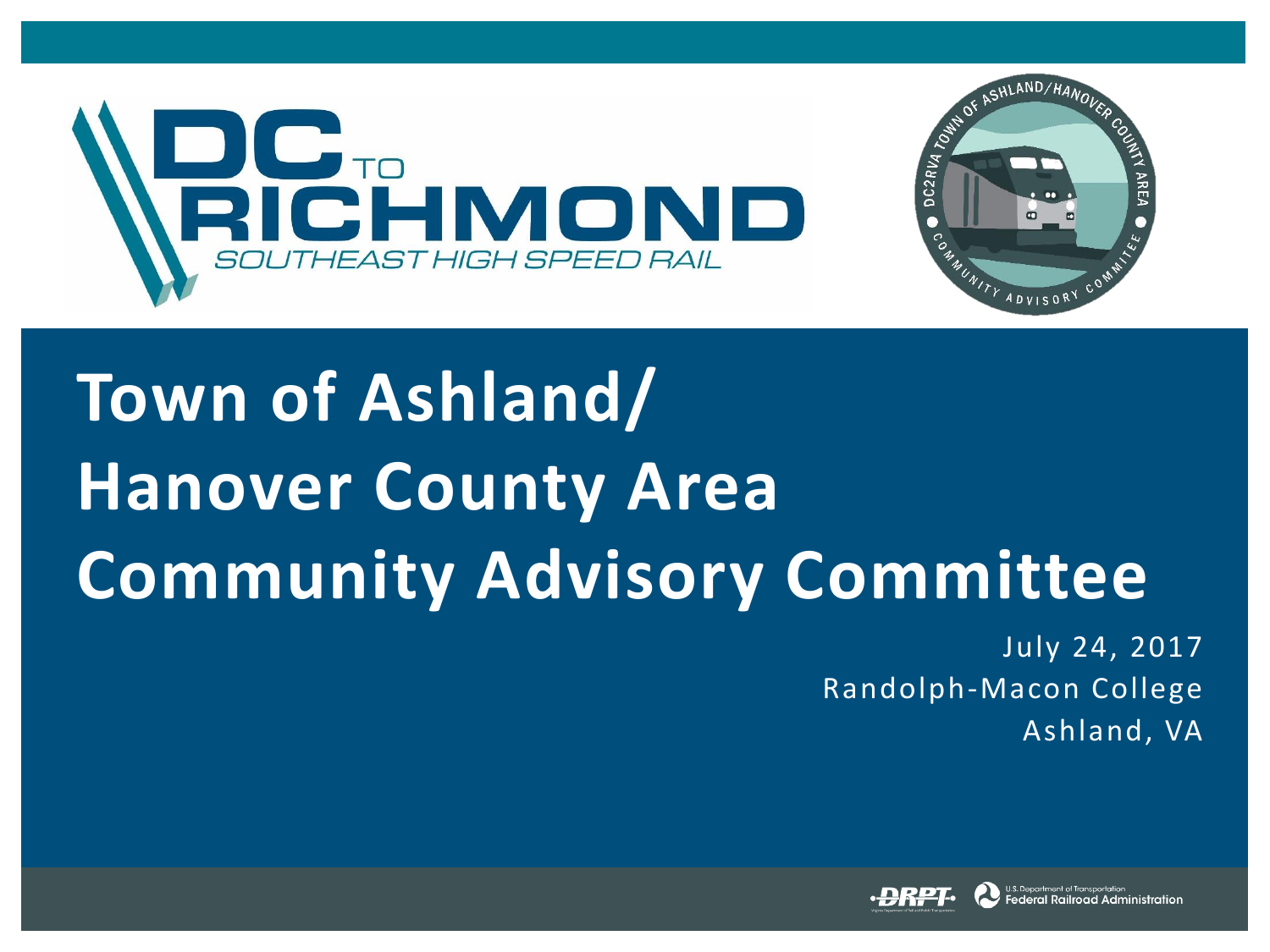# **Welcome and Facility Briefing**

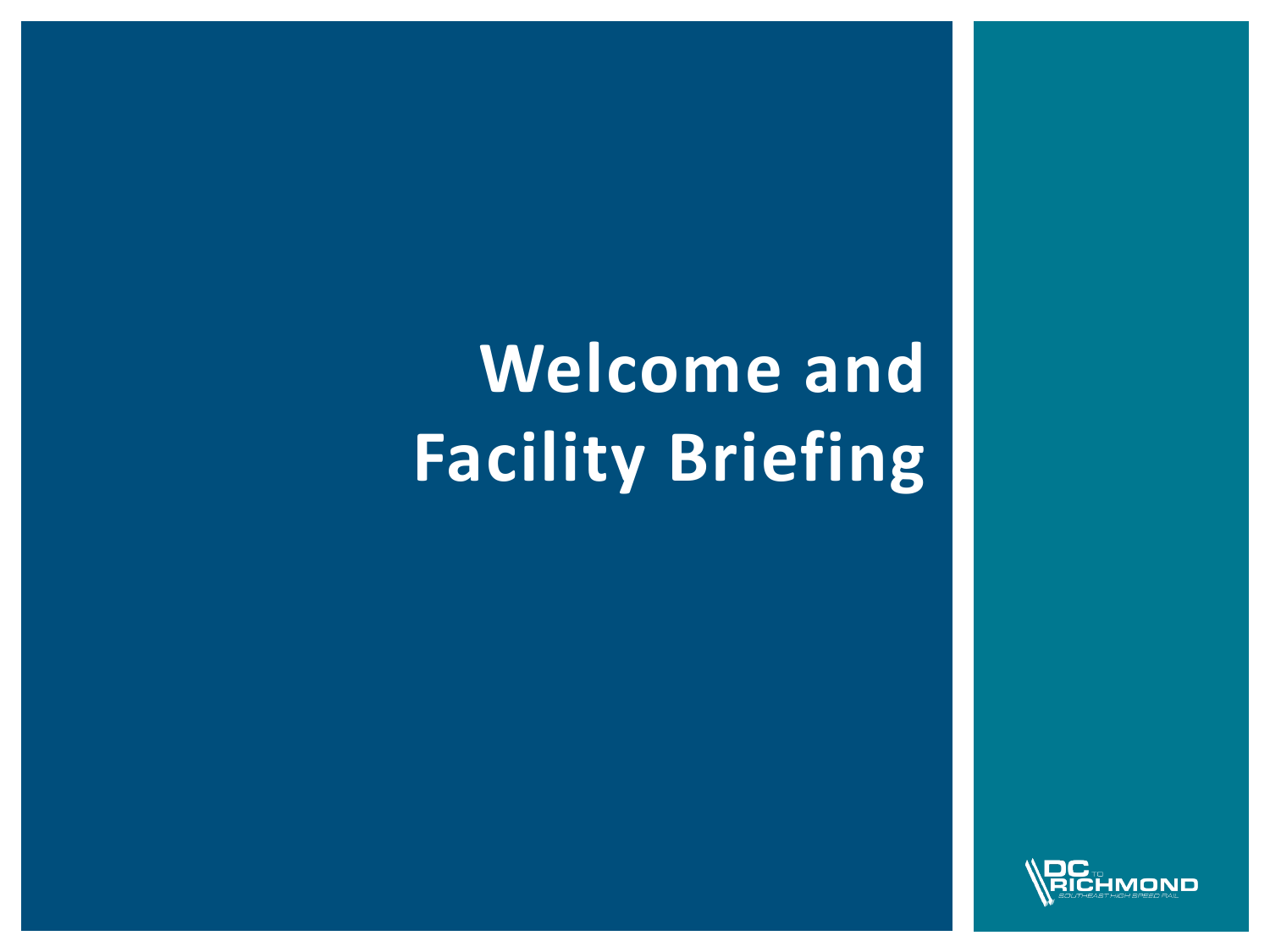### **Opening Statement**

#### **This CAC Meeting is being held to:**

- Review the June 26, 2017 meeting
- Hold CAC alternatives discussion
- Share operations modeling results
- Cover questions from last meeting
- Have an opportunity for public to address the CAC members





3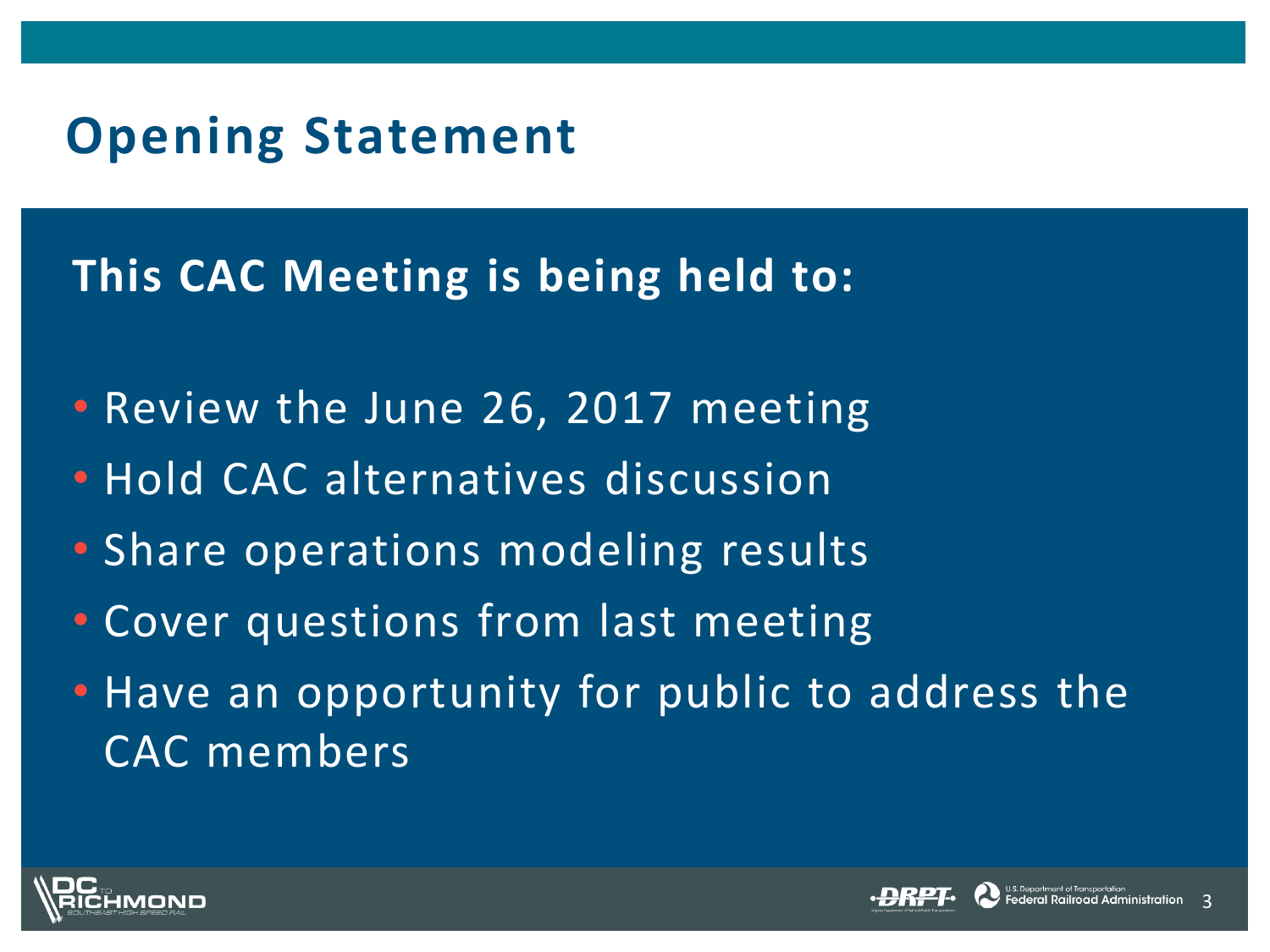### **Alternatives Discussion**

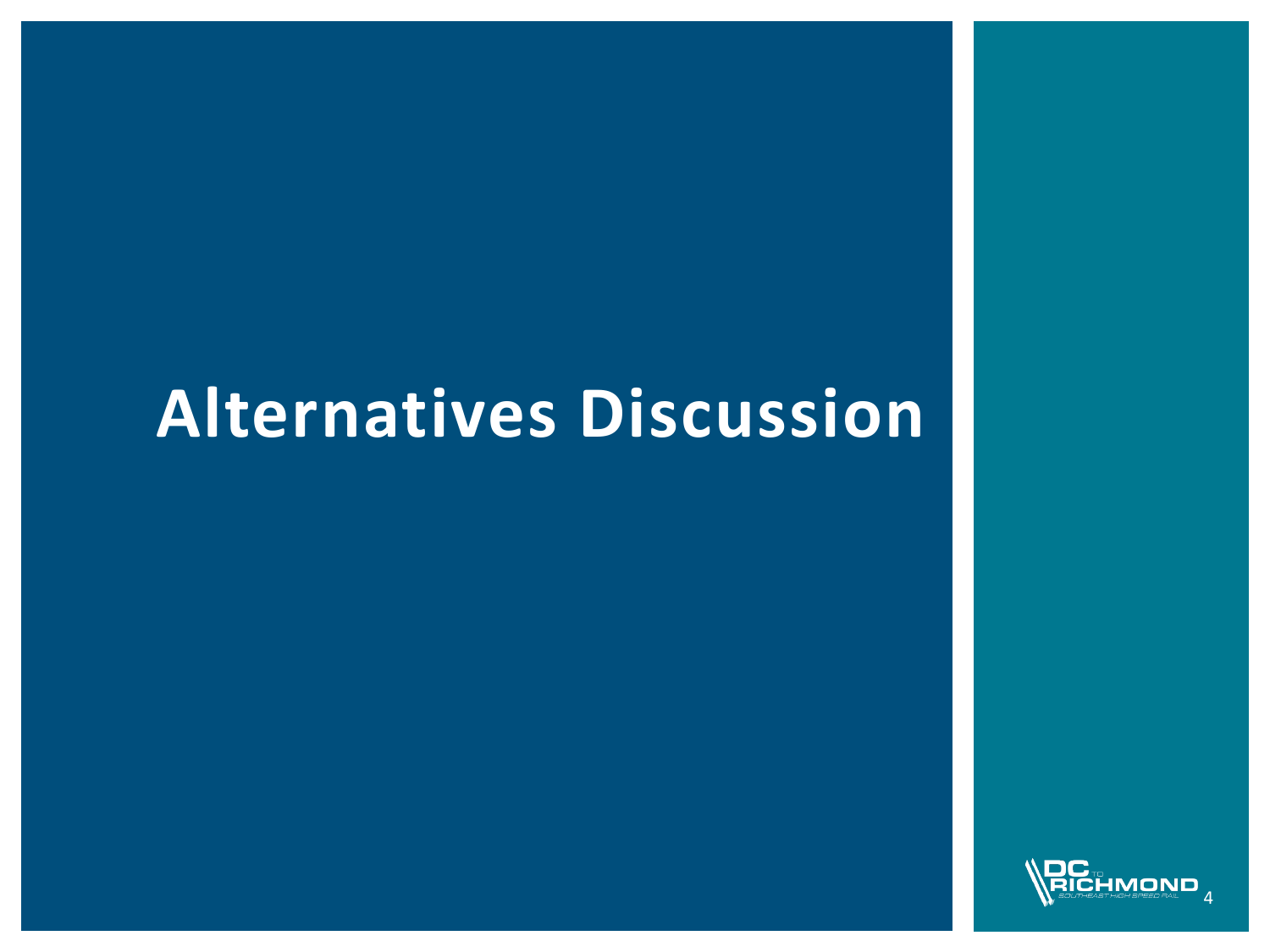#### **Alignment Categories: Through town, below-grade, and western or eastern bypass**







·<del>D</del>RPI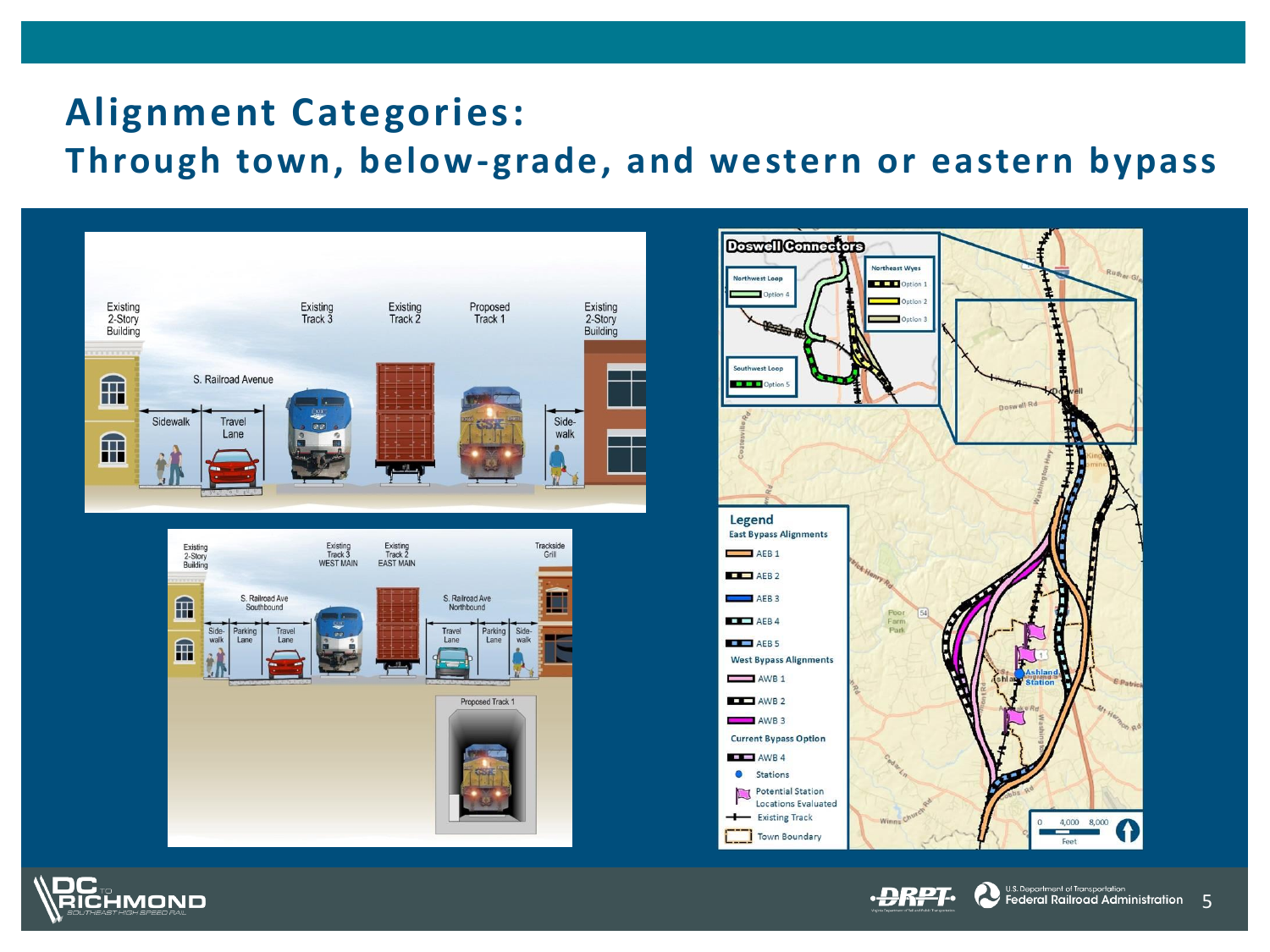### **Station Options**

- Improve downtown Ashland station
	- 850-foot platform
	- 350-foot platform
- New station south of Ashcake Road
- Eliminate Ashland station/service



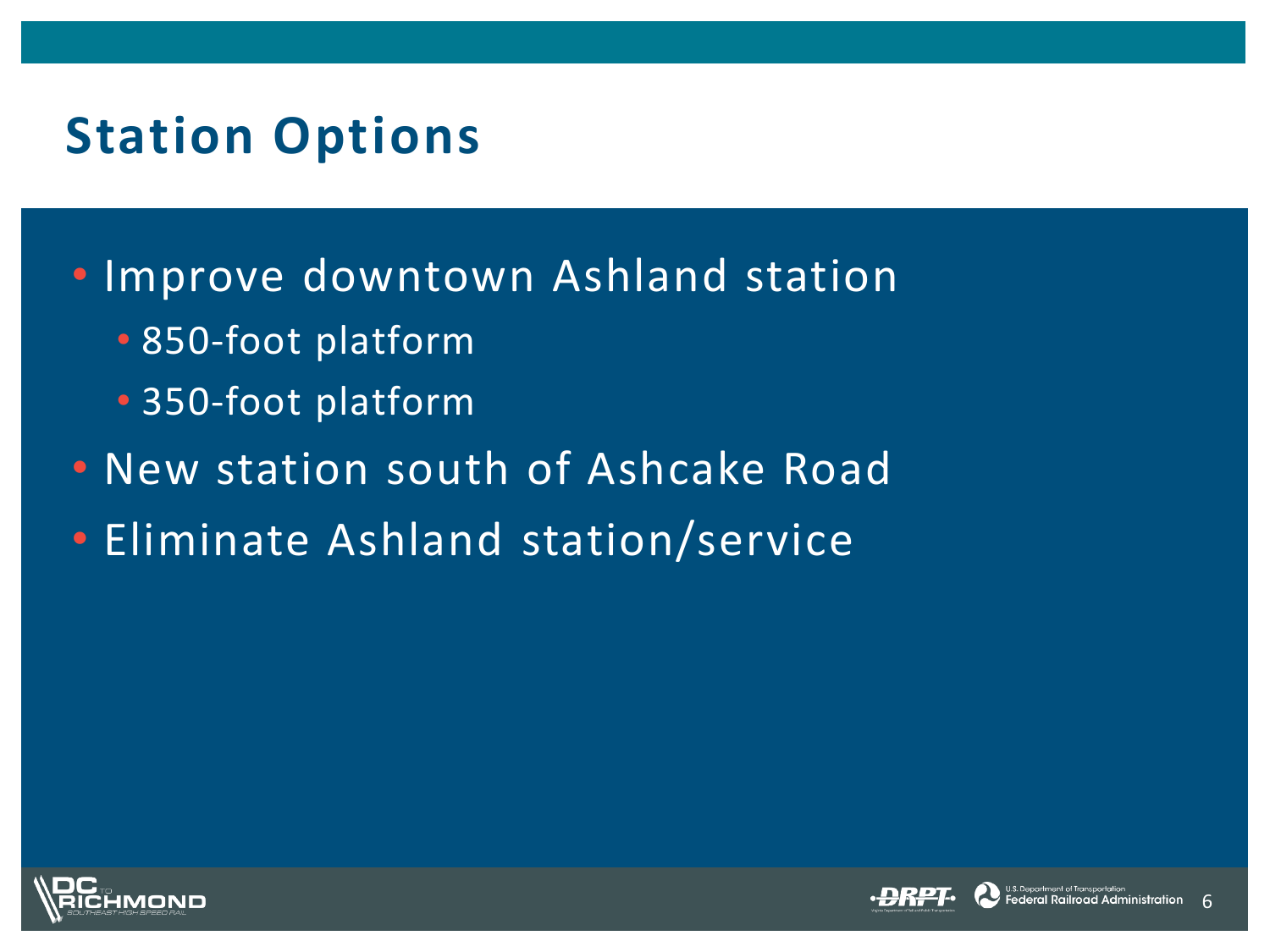#### **CAC Comments**

• Revisit eastern bypass options

- Washington Lacy Park
- Buckingham Branch

• Additional study of below-grade options • Soft earth tunnel

• Trench

#### • Others?





7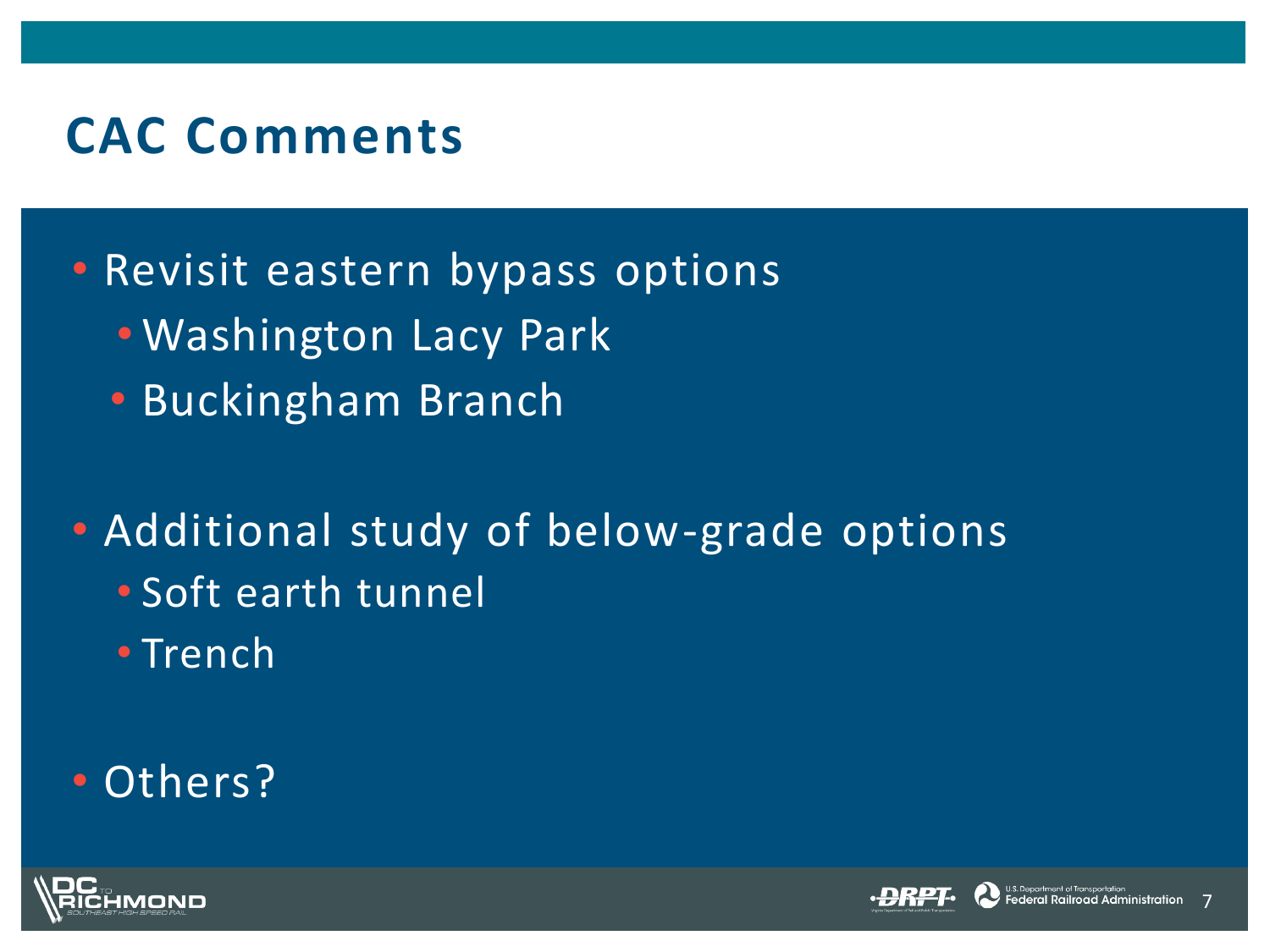### **Operations Modeling**

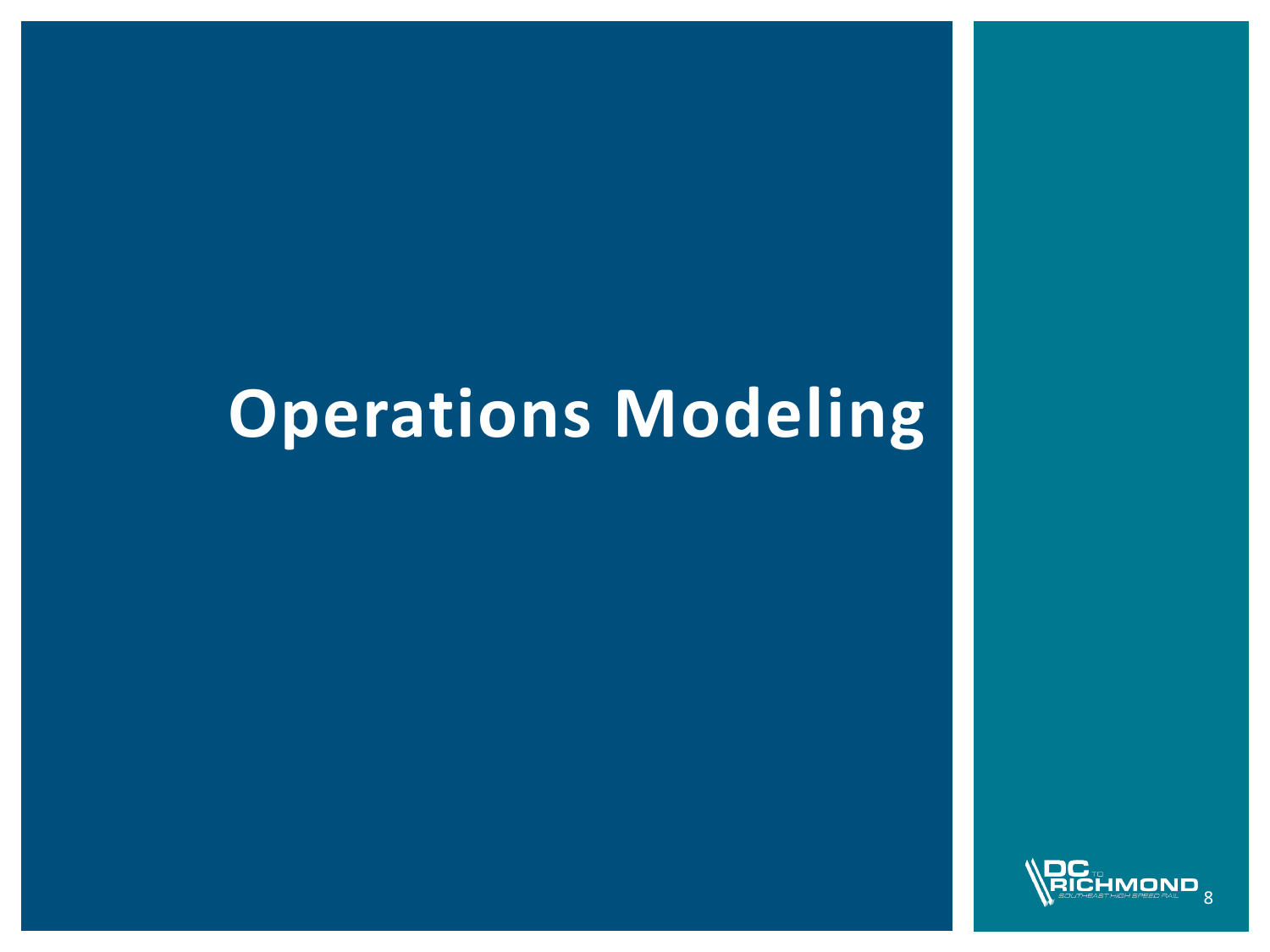#### **Goals of DC2RVA Operations Modeling**

- Assess if the rail corridor with proposed infrastructure can achieve performance targets and meet or exceed operational guidelines
- Compare different service and infrastructure alternatives for the Draft EIS
- Detailed passenger service plan with additional modeling will be developed as part of the Final EIS



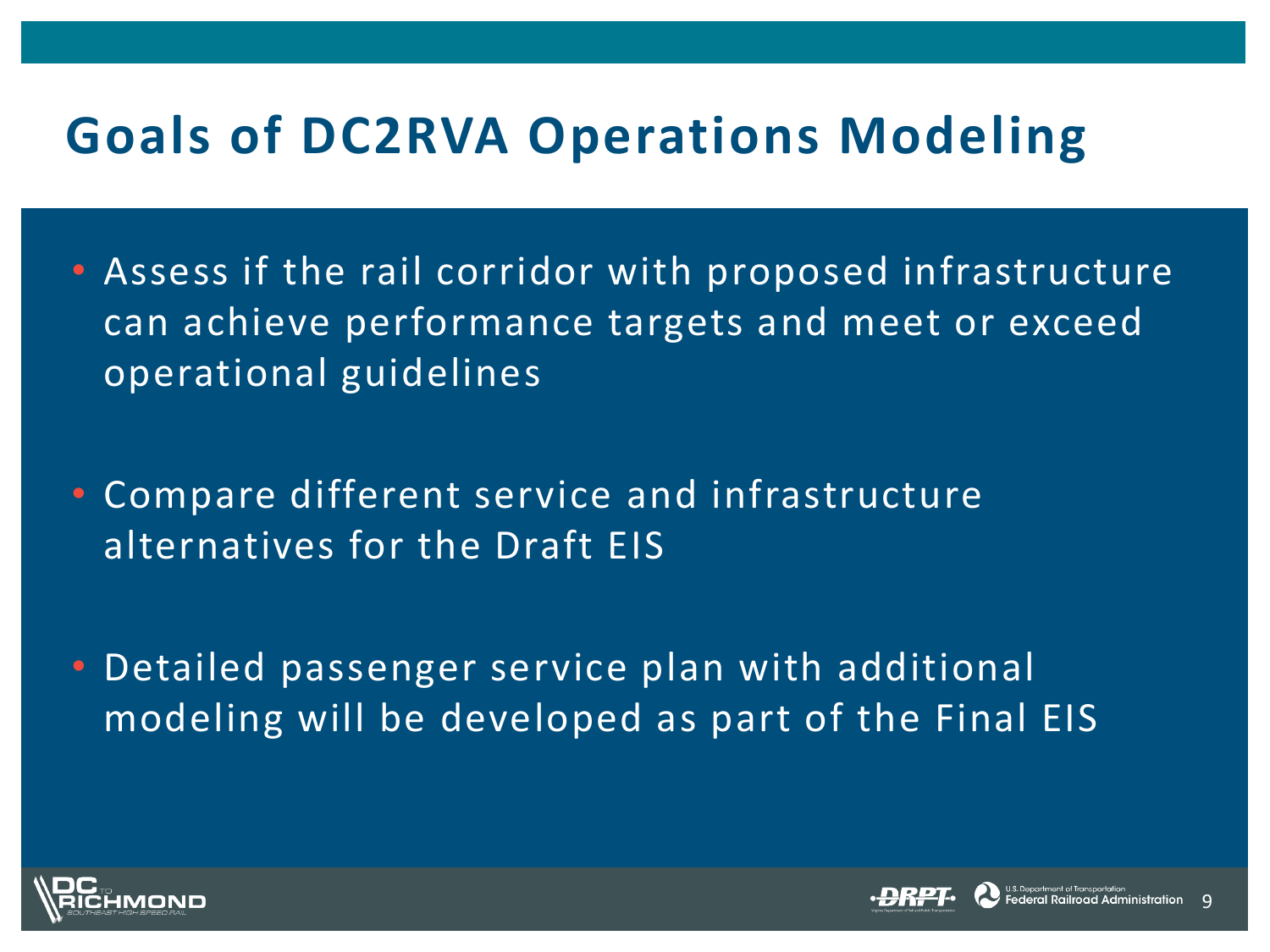#### **Federal Requirements for DC2RVA**

- Passenger trains must achieve 90% or better on-time performance, on average, every day
- Project cannot unreasonably impact existing and anticipated future freight and commuter trains
- These requirements must be met for 20 years from the day the project is implemented





10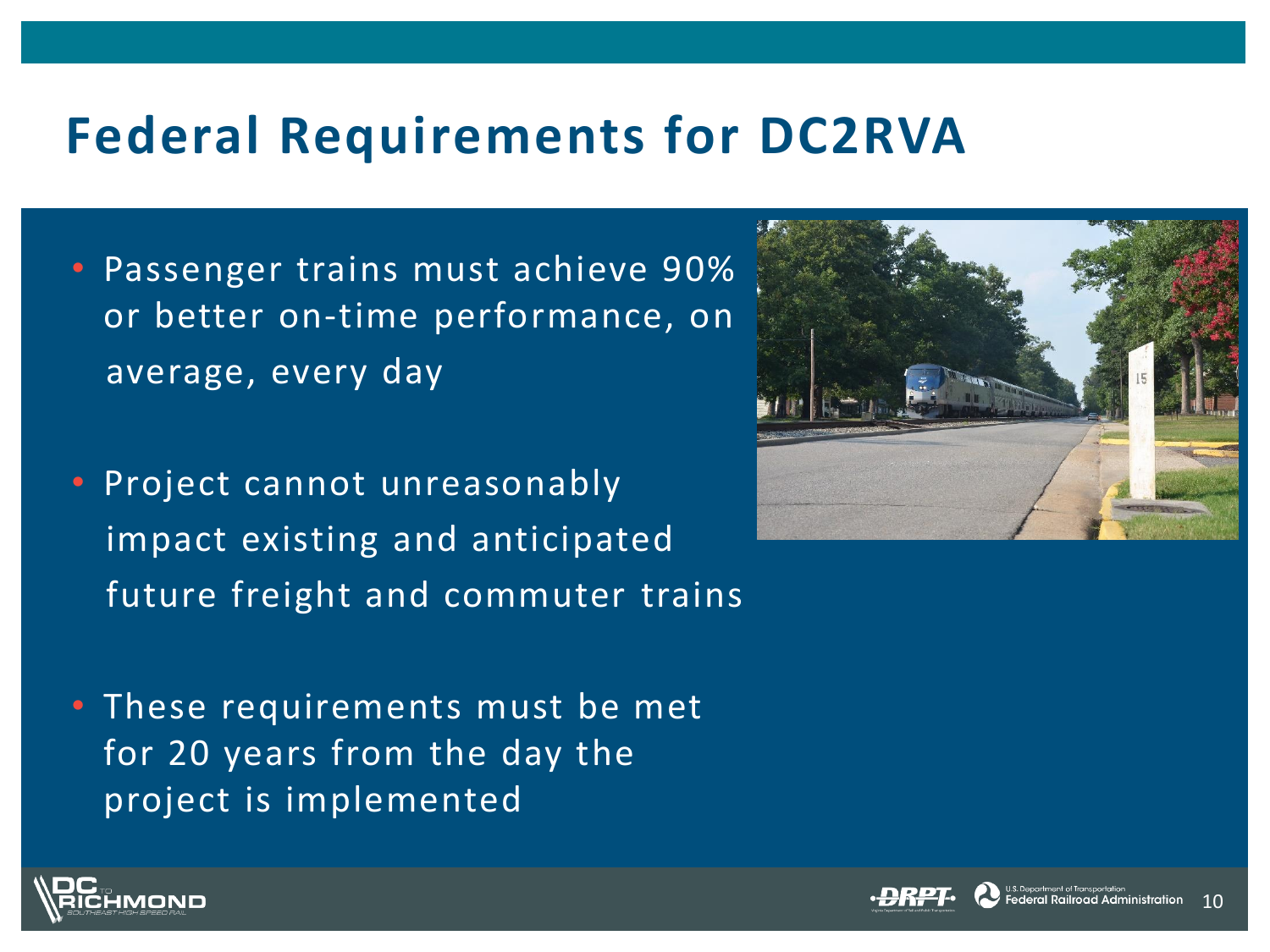### **Infrastructure Validation for the Draft EIS**

- Refined modeling cases (2045)
	- No Build

MOND

- Full Build two tracks south of Spotsylvania (three tracks limited to VRE service area only)
- Full Build two track option in Ashland
- Full Build two track option in Ashland plus maintenance of way track outage
- Full Build three track option in Ashland and remainder of corridor

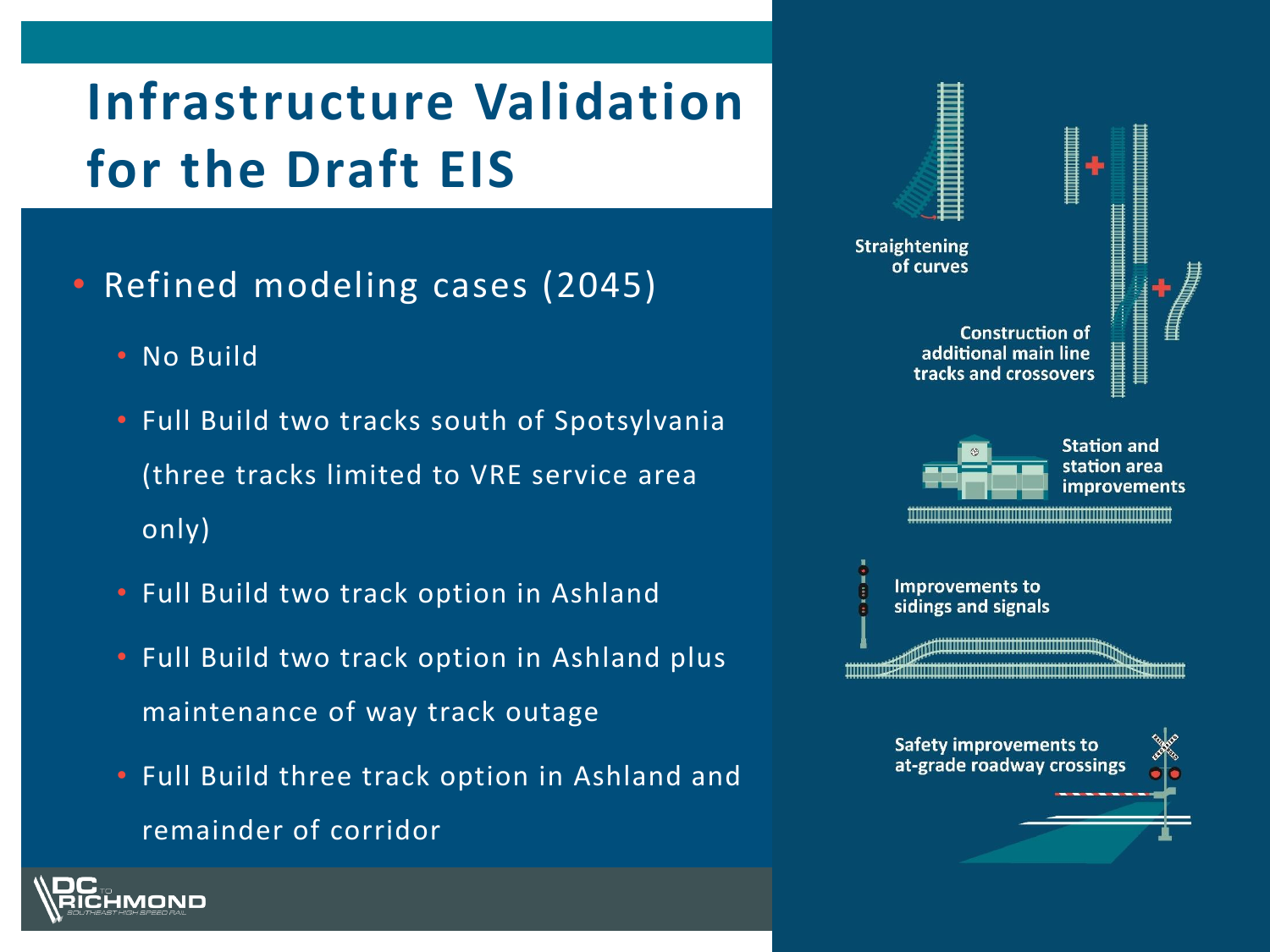#### **Modeling Results to Date**

- All build cases are the "Full Service" Richmond option, with 9 new round trips a day, and include revised service assumptions guided by FRA
- No Build and Full Build two tracks south of Spotsylvania (three tracks limited to VRE service area only) did not meet corridor performance objectives
- For the remainder of the cases and assumptions, passenger and commuter trains met on time performance goals
- Freight train delay results are still being reviewed



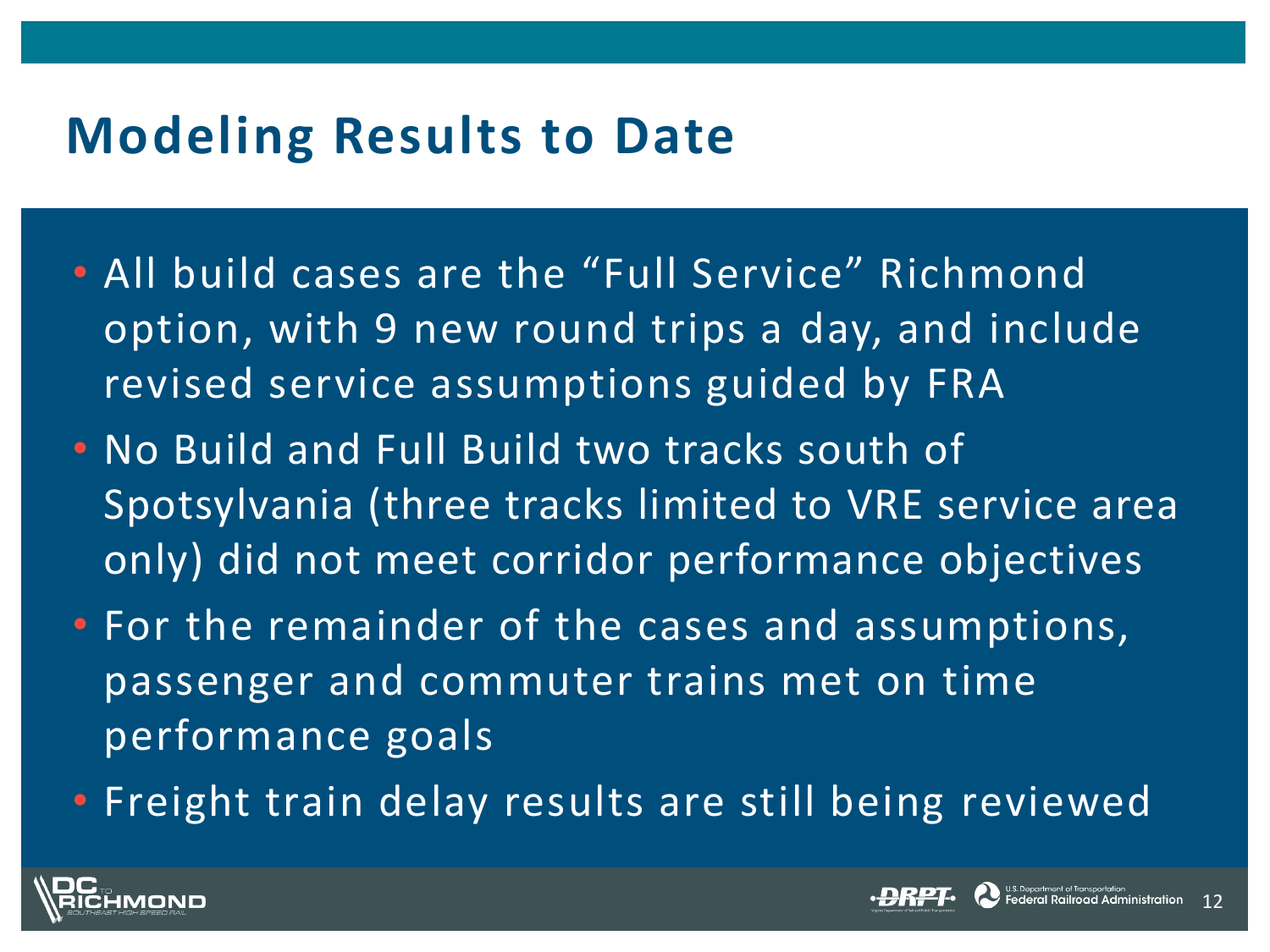#### **Considerations in Ashland/Hanover area**

- Infrastructure must support increased passenger train frequency and reliability
- Infrastructure must accommodate growth of freight rail service in an efficient and reliable multimodal rail corridor
- A two-track alternative is included in the Draft EIS, but we are still evaluating if it meets Project requirements
	- Are there operational benefits of eliminating stops in Ashland?

13

u.s. Department of Transportation<br>**Federal Railroad Administration** 

- Can passenger train schedule and service plan be revised to reduce conflicts with VRE and freight trains?
- Does this create freight delay in the larger network?

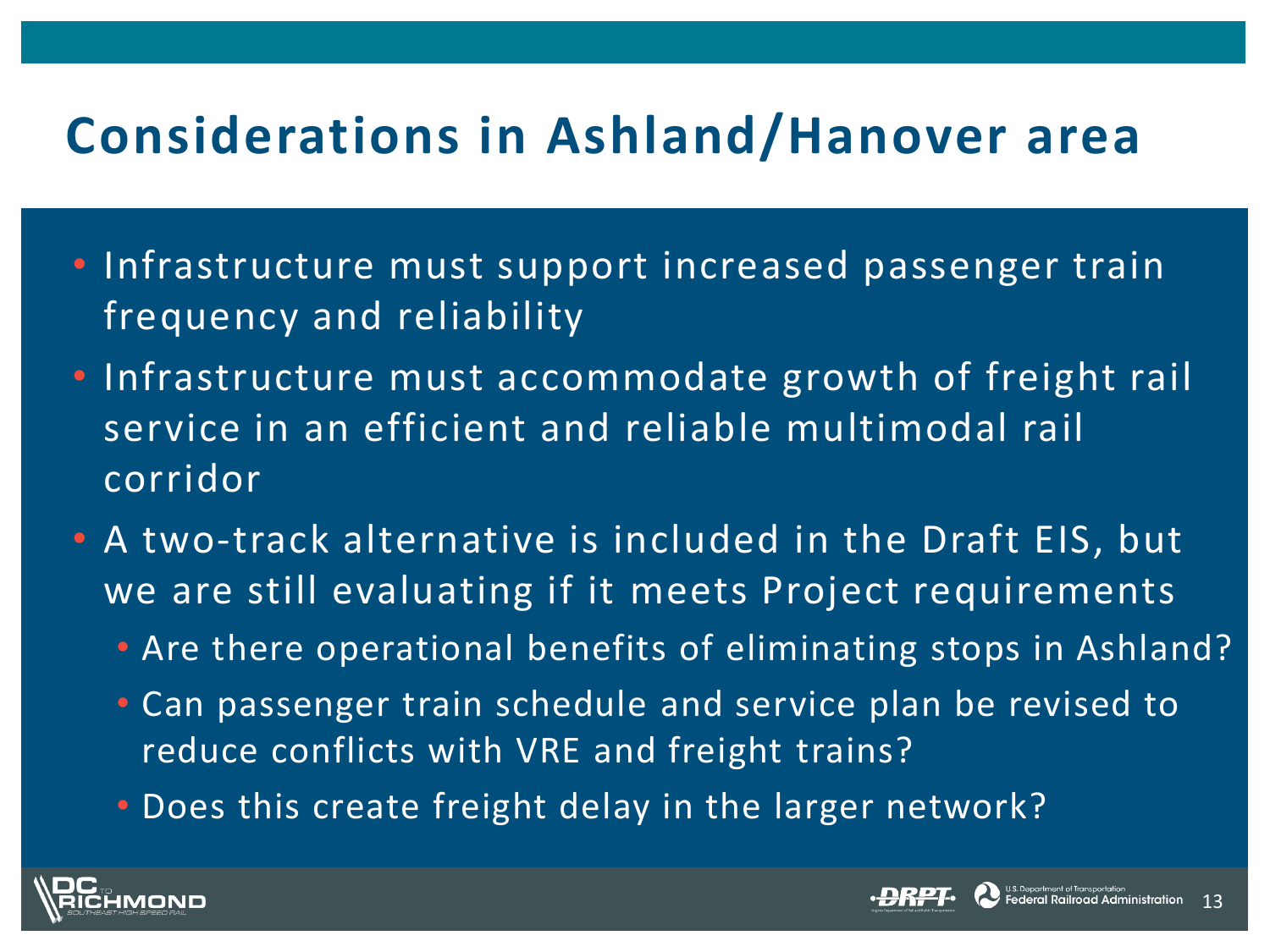# **Questions from Last Meeting**

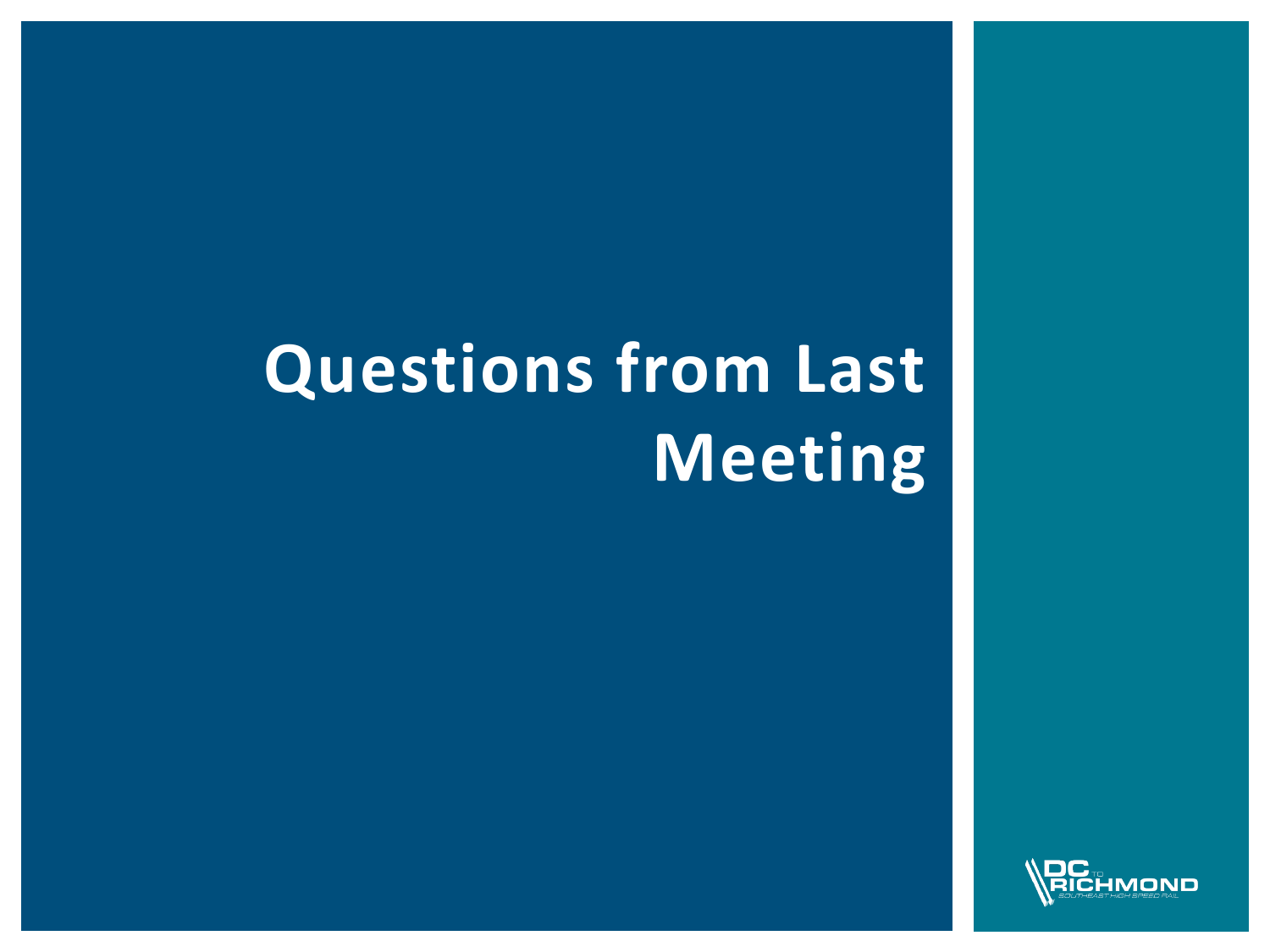### **Topics for Next Meeting**

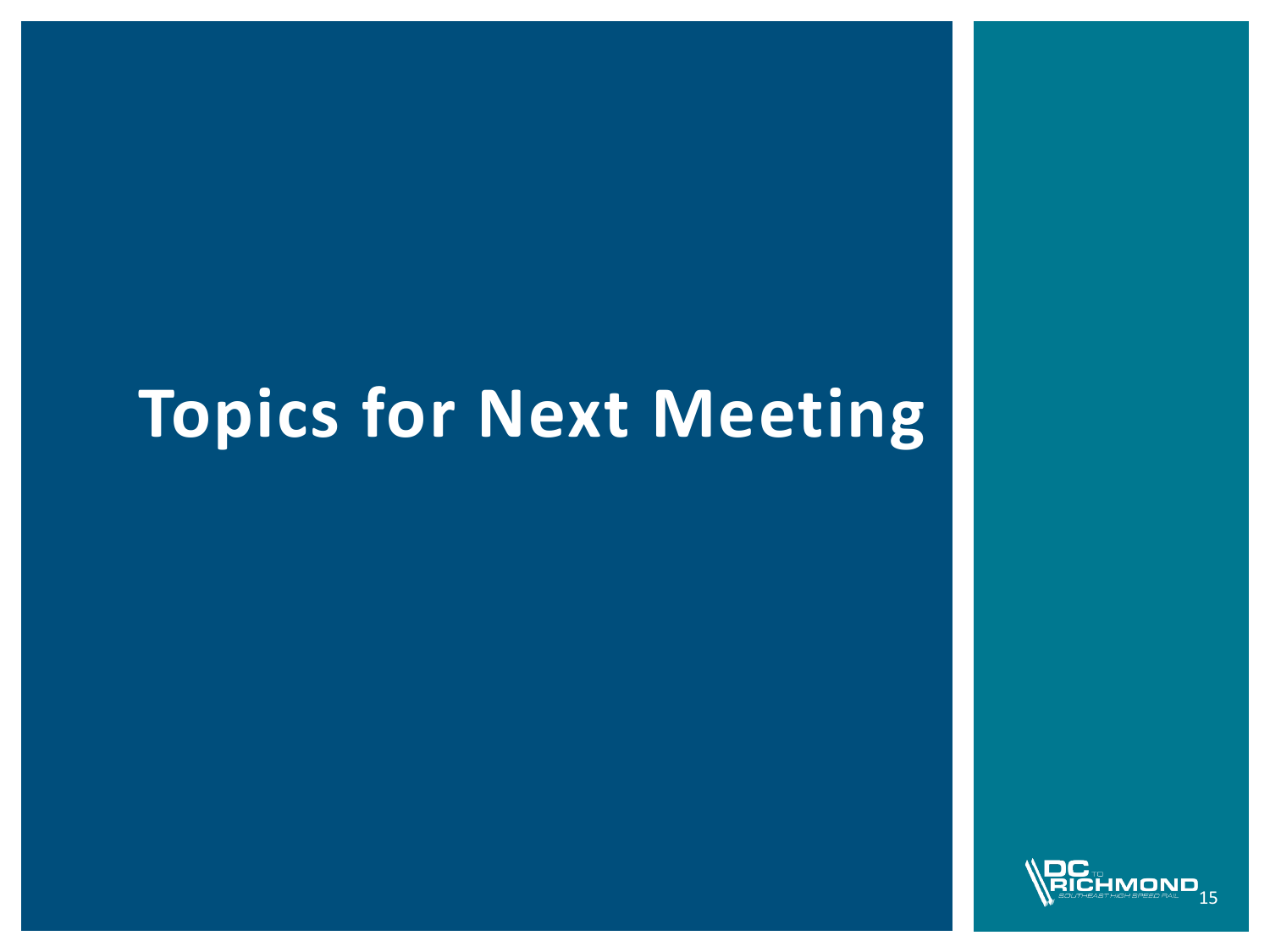## **Public Comment Period**

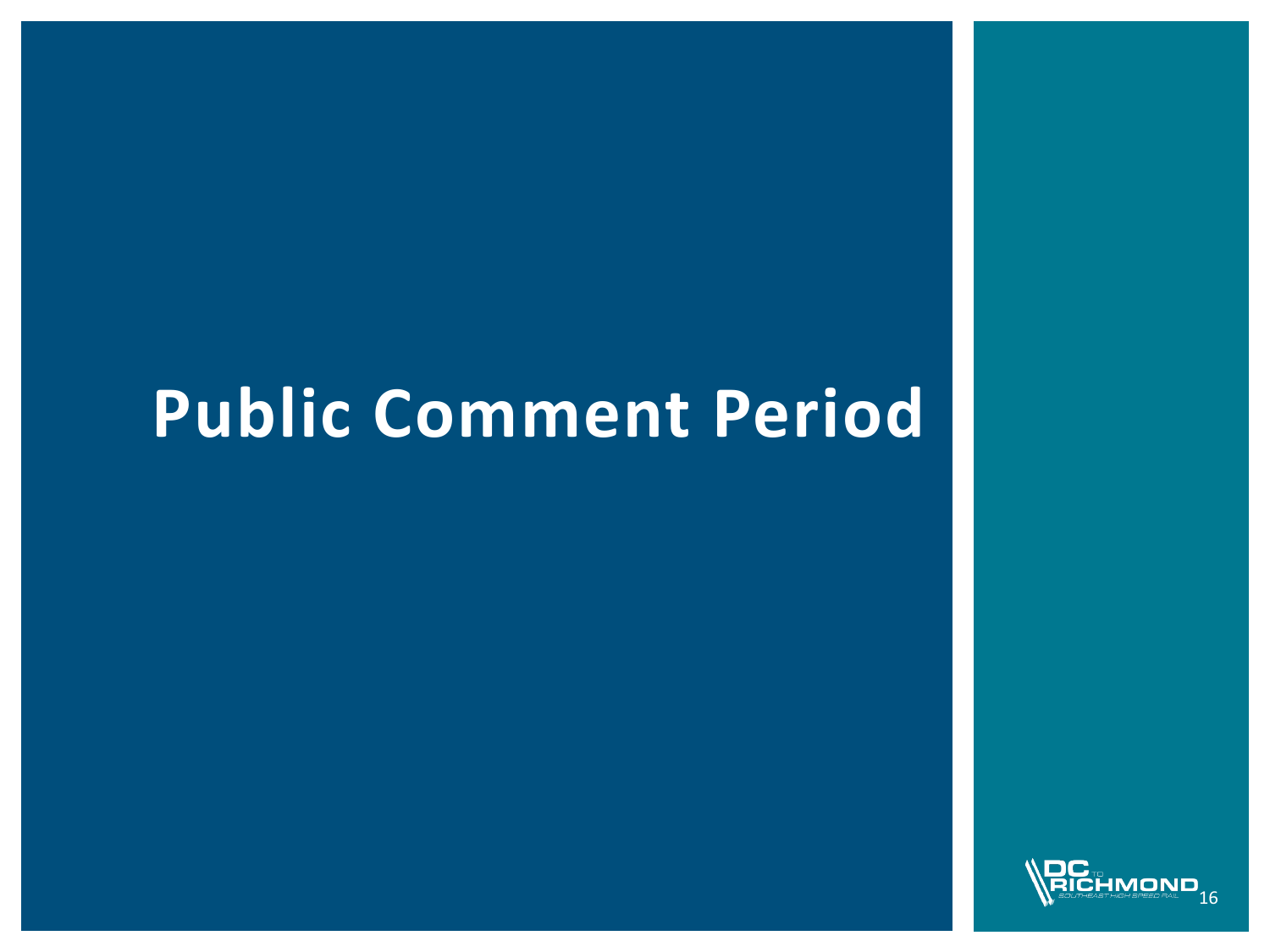#### **Comment Period Ground Rules**

- The purpose of this comment period is to help the CAC members understand the views of the public
- In the interest of time, questions may not be answered in the meeting
- Public commenters will be called in the order they signed up
- Each commenter will have approximately 2-3 minutes depending on the number of commenters signed-up
- If we run out of time, please provide your comments in writing
- Please be respectful of every speaker



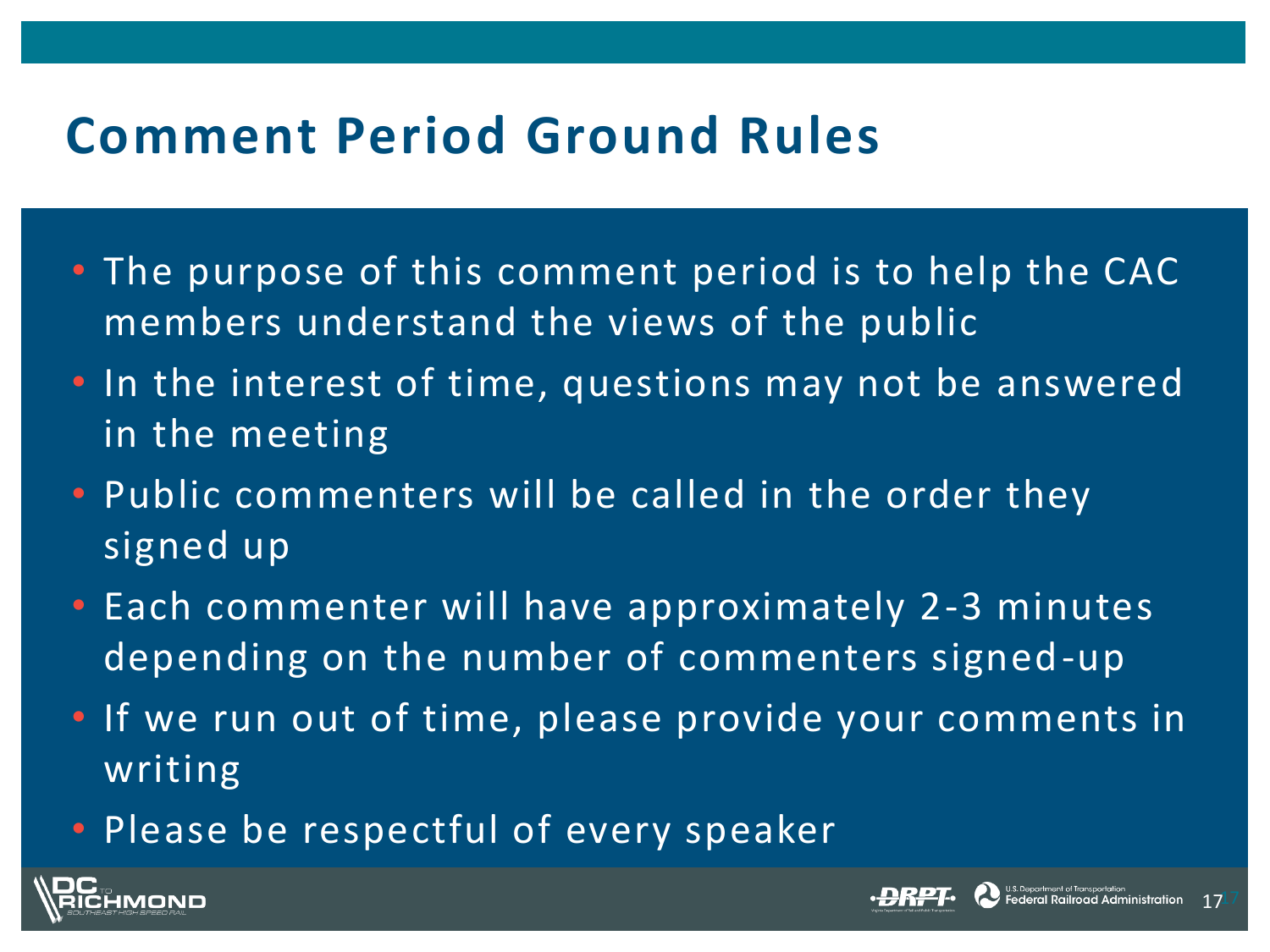### **Public Opportunity to Address CAC Members**

**Additional opportunities for comment:**



Leave your comments with us tonight: Comment Box



Submit your form online at www.dc2rvarail.com



Call the project information line 888-832-0900, TDD 711



Email your comments to: info@dc2rvarail.com



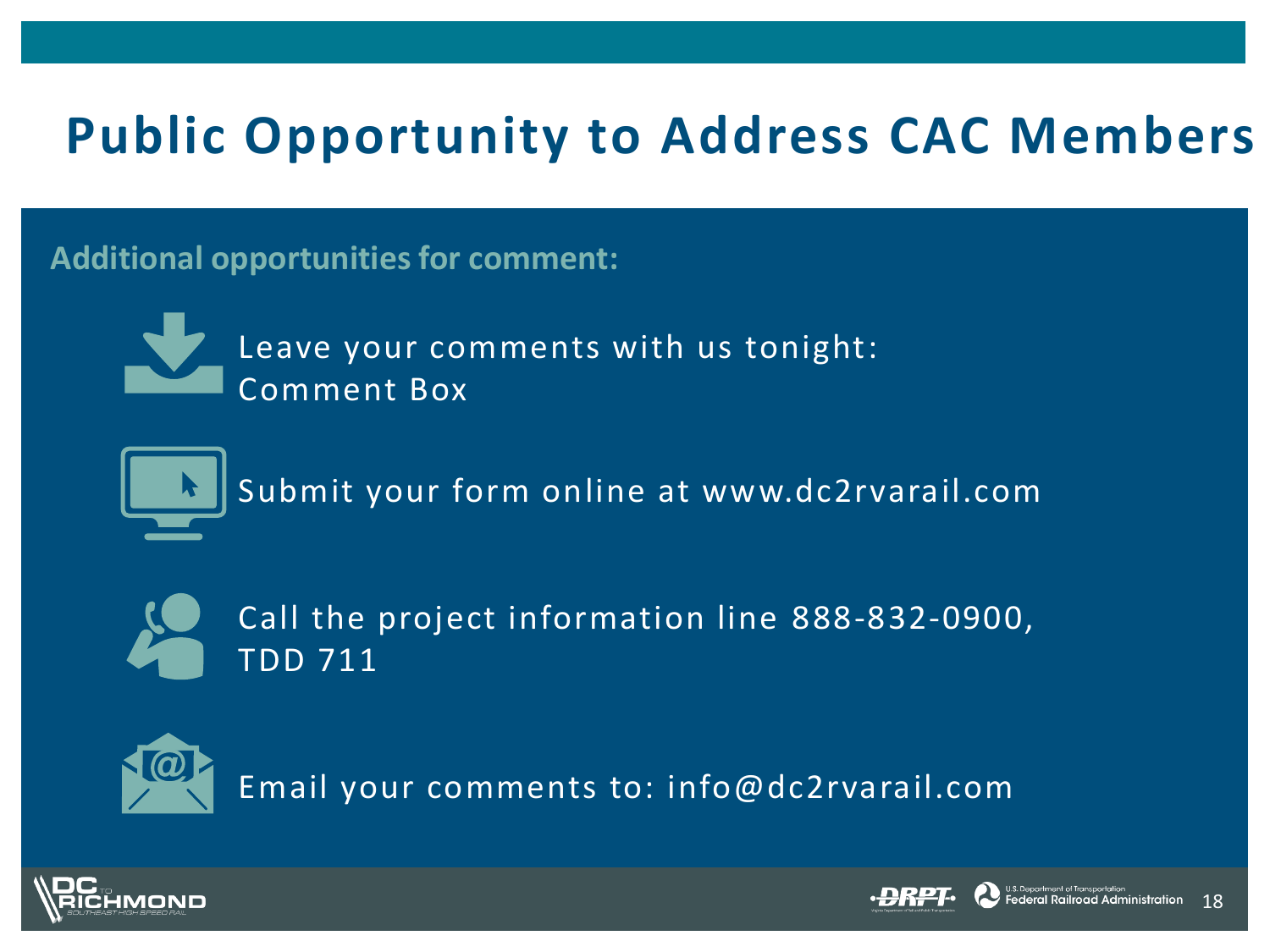#### **CAC Schedule**

#### **Tentative Meeting Dates**



- **August 28, 2017**
- **September 25, 2017**
- **October 16, 2017 (TBD if needed)**